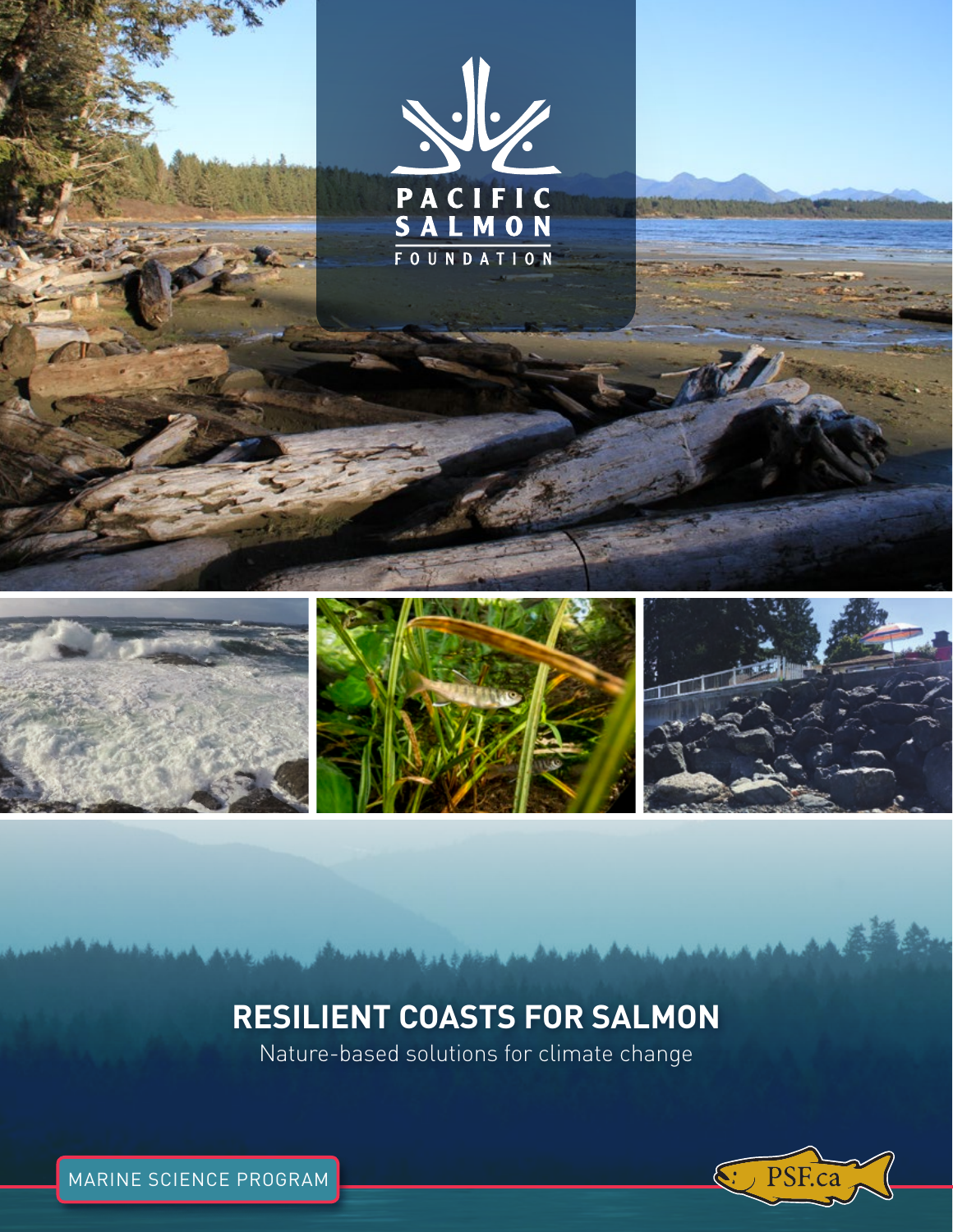# **THE PROJECT**

The Pacific Salmon Foundation, in partnership with the Stewardship Centre for British Columbia (SCBC), has secured funding from the Climate Action and Awareness Fund (Environment and Climate Change Canada) to implement a five-year project to build public awareness and community capacity to adopt nature-based alternatives and avoid hard armouring in response to sea level rise (SLR). This will benefit both humans and marine ecosystems, including Pacific salmon. The project team will be working with communities, community stewardship groups, and coastal First Nations along the southern and eastern coasts of Vancouver Island (ECVI) to deliver this project.

Educational outreach events and Green Shores training will be provided free of charge to promote increased understanding of climate change impacts and how to implement nature-based solutions on ECVI shorelines. Community members will also be engaged in local shoreline mapping work along their local coastlines. The maps created will highlight key ecological shoreline features, as well as the extent of human shoreline modification such as hard armouring. Finally, several "Green Shores" demonstration sites will be created in Courtenay and Greater Victoria, providing hands-on platforms to train volunteers and shoreline practitioners. They will also demonstrate the benefits and beauty of nature-based approaches to the public.

The intent of the project is to support more informed planning decisions required for successful adaptation to climate change. This will be the first large-scale outreach and training initiative in BC for promoting nature-based solutions on coastal shorelines!



# **GEOGRAPHIC SCOPE AND TIMEFRAME**

Throughout the project, we will be implementing our Resilient Coasts for Salmon engagement events, shoreline mapping, and training initiatives up the east coast of Vancouver Island, commencing in Victoria and moving up the coast to Port McNeill.

- **► YEAR 1:** South Coast (Victoria and South Vancouver Island communities — Saanich Peninsula, Sooke)
- **YEAR 2:** Mid Vancouver Island communities (Cowichan, Ladysmith, Nanaimo)
- **YEAR 3:** Mid Vancouver Island communities (Qualicum, Courtenay, Comox)
- ▶ YEAR 4: North Vancouver Island communities (Campbell River, Port McNeill)
- **YEAR 5:** Small/Rural communities (Black Creek, Fanny Bay, Bowser, Royston, Mill Bay and Crofton)

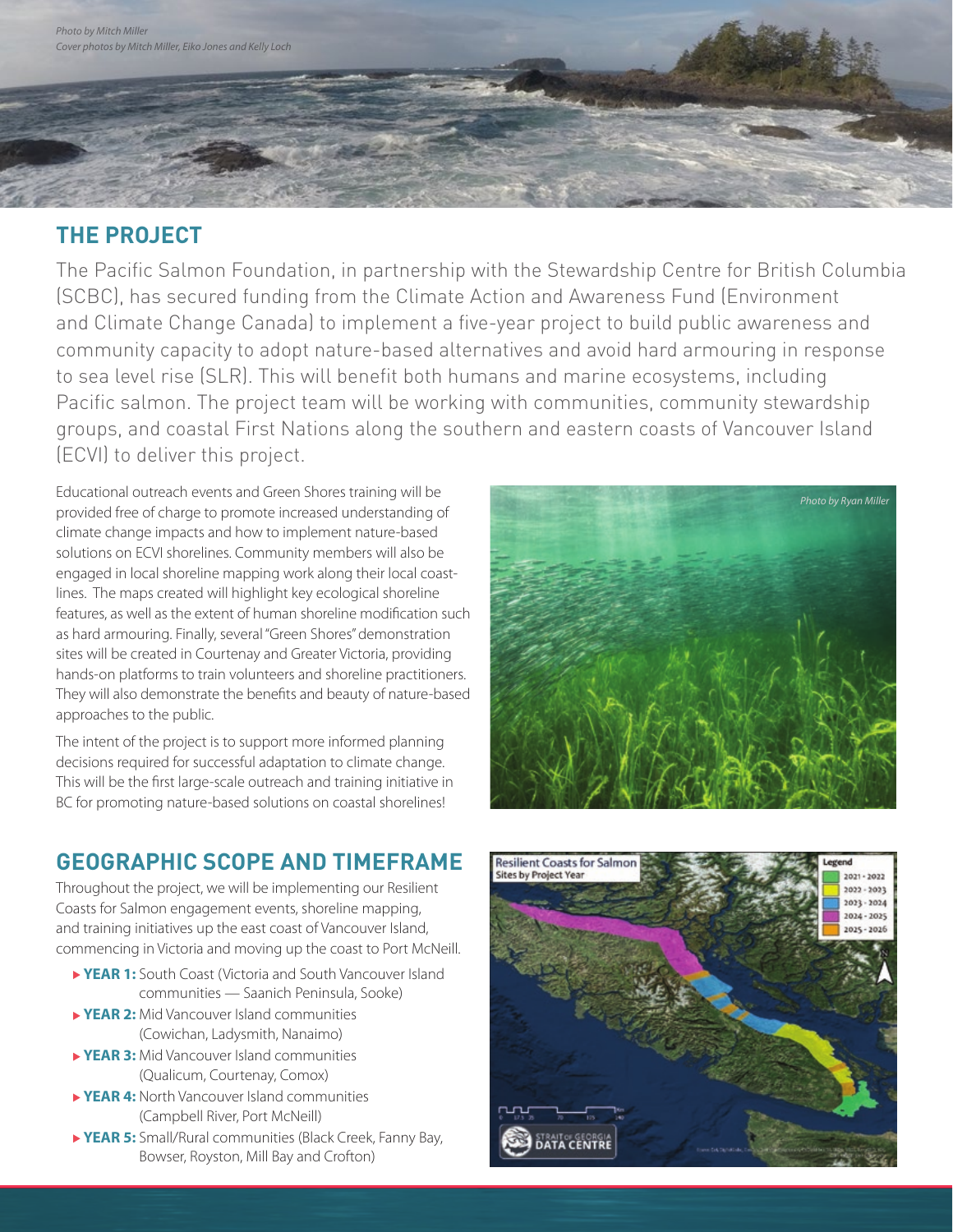### **PROJECT BACKGROUND**

Canada has, by far, the longest coastlines in the world. These coastlines are where people love to live, work and play. Yet, these shores are at risk. Climate change-driven increases in sea level, as well as intensity of heavy precipitation and ocean storm surge events, increase the risk of coastline flooding and storm damage. In British Columbia (BC), sea level rise is projected to be greatest on the north coast, the Fraser lowland and southern Vancouver Island. By 2050, extreme sea level events are projected to increase in frequency, occurring at least once a year in many low-lying regions. The financial impacts of climate change and extreme weather events are also increasing, with an estimated loss of \$1.8 billion for Canadian communities and homeowners between 2009 and 2017. These issues highlight the urgent need to mitigate against future coastal flood and erosion risk.

### **Coastal Modification**

Traditional measures to protect coastal communities resulted in increased engineered shore protection and "hard armouring" of shorelines with structures such as seawalls, groins, and rip-rap. In many urban locations this "hardening" accounts for alteration of more than 50% of the shoreline. However, these structures interfere with the ecological processes that create and maintain shorelines.

Shoreline armouring is expensive to install and can cause scour and erosion at the toe of the structure which can lower the beach elevation and biodiversity along with it. When waves crash into hardened shorelines, the energy of the water is accentuated resulting in higher wave heights that can overtop the seawall during storm events. The force of incoming waves on these structures weakens them over time, resulting in cracks and eventually failure of the structures themselves. Wave energy can also be deflected along the shore blocking the natural movement of sediment, and increasing erosion elsewhere. This leads to loss of beach material that is critical for forage fish spawning habitat, as well as the unintended diversion of waves onto other properties, potentially resulting in flooding. Additionally, the construction of shoreline armour has led to the creation of a false sense of security and an associated rise in populations in flood prone areas.

Hard armouring worsens a phenomenon known as coastal squeeze in which intertidal habitat is lost. As sea levels rise, the zone above the high-water line is constrained by hard modifications along the shoreline and habitats cannot shift landward to adapt to changing sea levels. This effectively shrinks the intertidal area that is key to many shoreline organisms.

There is a growing awareness that such structural solutions may cause more problems than they solve. Reducing the amount of armoured shoreline or prevention of future armouring is critical to the ecological resilience of BC's coasts. The fact remains that sea levels are rising, and protecting our communities is a priority. The good news is that there are sustainable approaches for coastal protection that can protect our homes from climate change related damage, while minimizing our impacts on valuable shoreline ecosystems!